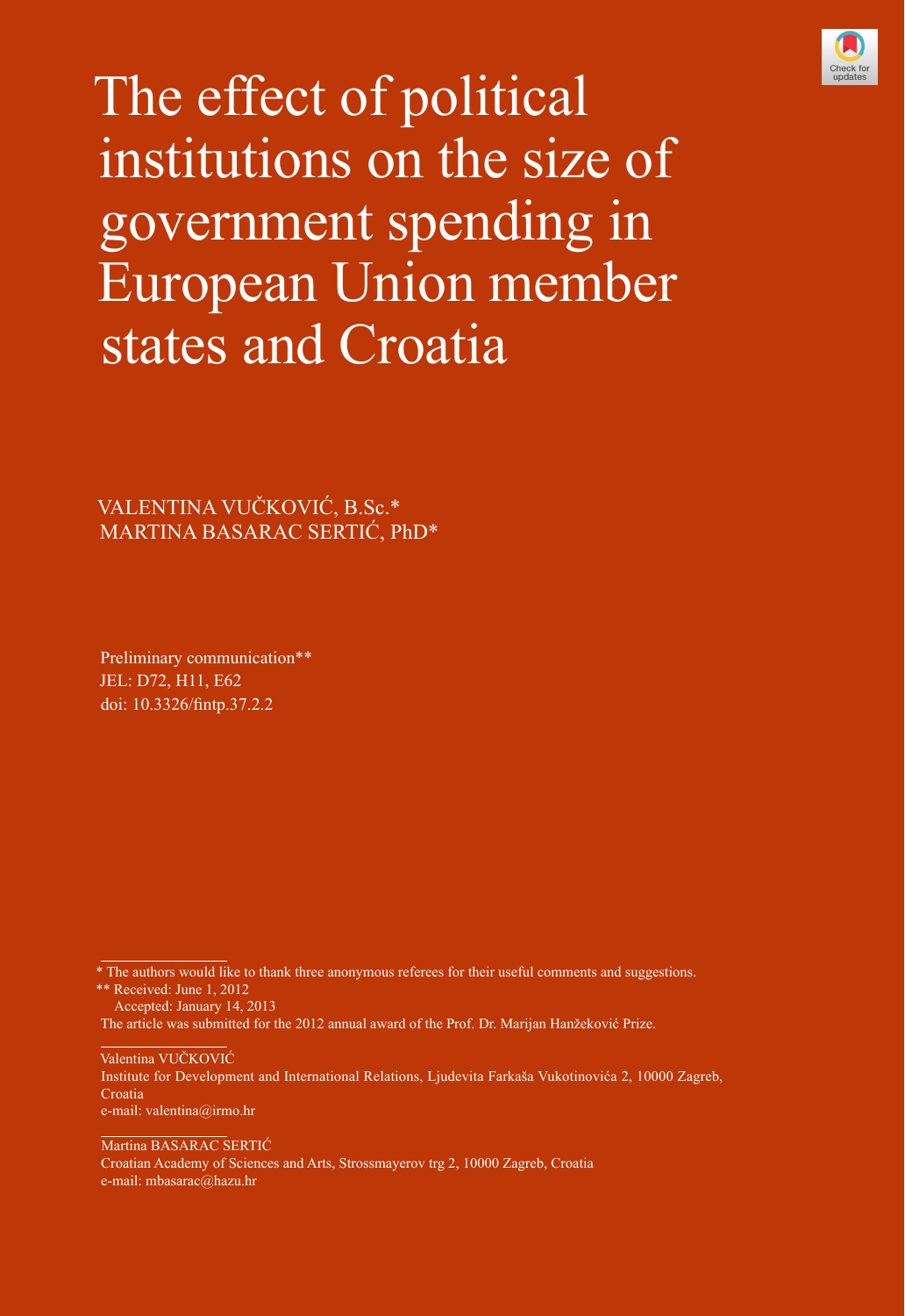# 162 **Abstract**

*This paper presents an overview of theoretical and empirical research on the interaction between political institutions and economic variables. Using the dynamic panel model, the paper also investigates the indirect effects of electoral systems on the size of general government spending. The analysis is performed on a panel dataset of 26 countries (25 member states of the European Union and Croatia) for the period between 1995 and 2010. The results show that government fragmentation and political stability affect the dynamics of budgetary expenditures in line with theoretical assumptions. Regarding the implications of this research for Croatia, it has been shown that a higher degree of government fragme*ntation leads to an increase in government spending which is a significant result *since Croatia has generally had some form of coalition government.*

*Keywords: political institutions, fiscal policy, electoral systems, government fragmentation, political competition, political stability*

#### **1 introduction**

The correlation between political institutions and economic development is one of the most interesting research areas at the interface between economics and political science (Persson and Tabellini, 2006). Specifically, modern politico-economic models view government as an endogenous factor in the political and economic system, which is in contrast with the conventional normative approach that sees the policy maker as a "benevolent social planner" whose only objective is to maximize social welfare (Snowdon and Vane, 2005:30). Within these models, economic policies are not designed independently of the influence of various aspects of political institutions. Government, responsible for the choice and implementation of economic policy, is at the centre of the interaction between political and economic factors. But the behaviour of government is shaped by the various institutional constraints that comprise the political system (Snowdon and Vane, 2005:521). Moreover, from the aspect of political economy, economic policy is fraught with conflicts of interest (Roberts Clark, Golder and Golder Nadenichek, 2009). These conflicts inevitably occur since societies are made of individuals and groups with specific values and interests as the result of their different occupations, sources of income, ideologies and so on (Persson and Tabellini, 2004b). In this context, Persson and Tabellini (2000:207) identify three fundamental conflicts of interest. First, policymakers can exploit their political power and use public funds at the expense of voters. Second, voters come into conflict over the allocation of redistributive transfers; and finally, the politicians come into conflict over the distribution of rents among themselves. Political institutions, which differ in many dimensions, play the key role in the resolution of these conflicts. The aim of this paper is to determine the dimensions of political institutions that directly and/or indirectly affect the size of government spending. Specifically, the paper empirically investigates whether a higher degree of government fragmentation, political competition and political stability affect government spending dynamics.

FINANCIAL THEORY<br>PRACTICE 37 (2) 161-179 (2013) 37 (2) 161-179 (2013) PRACTICE financial theory and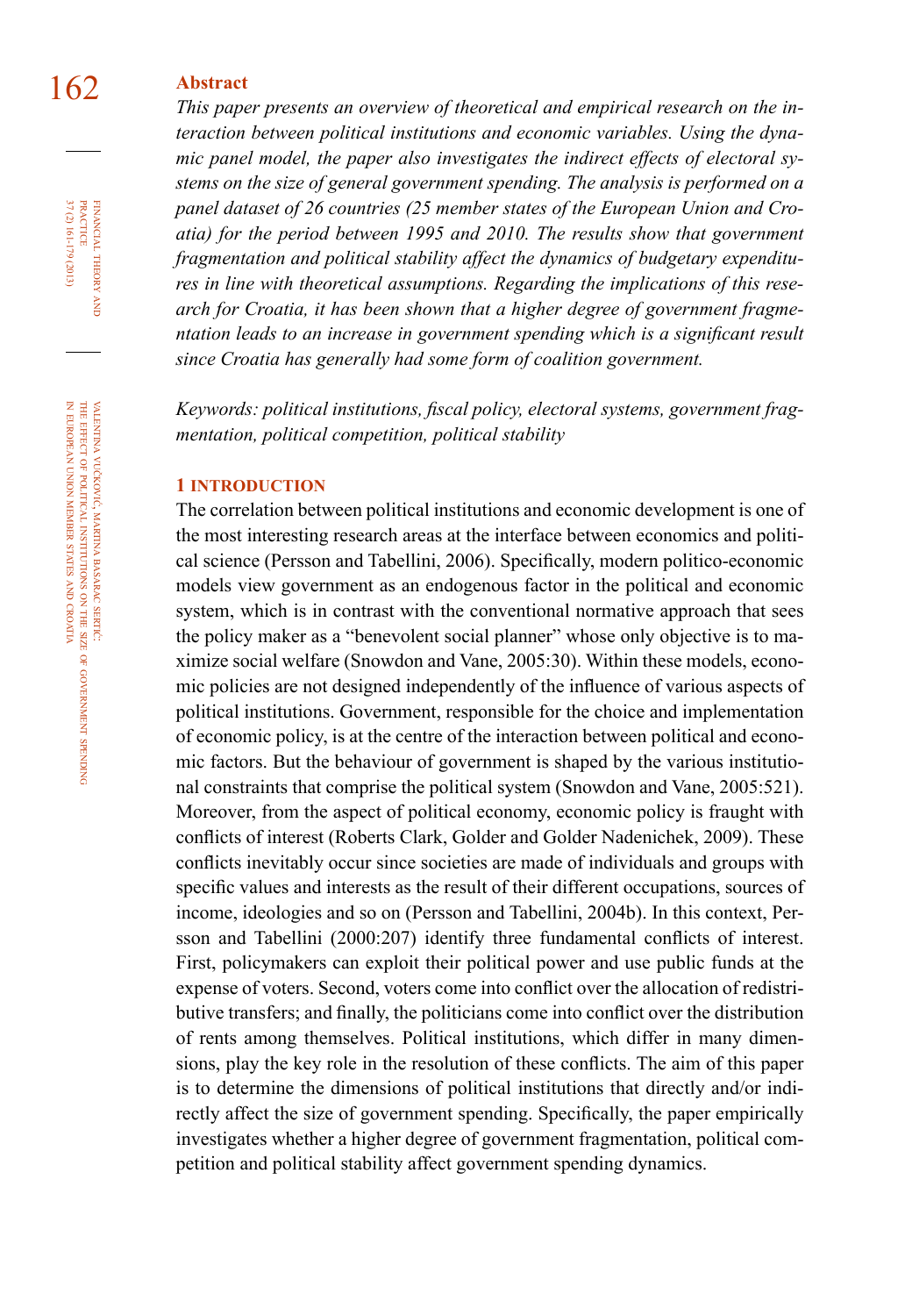# **<sup>2</sup> the effect of electoral systems on fiscal policy** 163 **outcomes: theoretical framework**

The literature on the effects of political institutions on fiscal policy recorded significant growth in the last twenty years (for example, Milesi-Ferretti, Perotti and Rostagno, 2002; Persson and Tabellini, 2000, 2003, 2004; Persson, 2002; Persson, Roland and Tabellini, 2003; Voigt, 2009; Gregorini and Longoni, 2010; Acemoglu, 2005; Blume et al., 2007; Hallerberg and von Hagen, 1997), which has significantly improved the understanding of politico-economic relations in society. In most of these studies, there are two categories of political institutions under review: electoral systems and forms of government. Although there is no universal consensus regarding their effects on fiscal policy, it is generally considered in the literature that the parliamentary form of government and proportional electoral system are characterized by higher government spending and taxes, higher welfare states, higher budget deficits and public debt. On the other hand, the presidential form of government and a majoritarian (plurality) electoral system are characterized by lower government spending and taxes, lower welfare states and more balanced budget. Thus, there are good reasons to restrict the research to fiscal policy outcomes. Moreover, numerous authors in their analyses use the size and structure of government spending, tax revenues, budget balance and public debt as relevant variables.

The objective of this paper is to investigate electoral rules for the election of political candidates and their potential effects on fiscal policy outcomes. These rules differ from the aspect of three main characteristics: district magnitude, electoral formula and ballot structure (Persson and Tabellini, 2004b). First, district magnitude determines the number of seats (legislators) in the district, distinguishing between single- and multi-member districts. This dimension of electoral rules affects both the degree of proportionality and representation (of relevant social groups by politicians) of elections<sup>1</sup> and is considered the most effective and highly manipulated political dimension of the electoral system (Kasapović, 2003:152). Generally, larger districts increase electoral competition encouraging politicians to seek support from broader coalitions of voters, which generates larger and broader fiscal programs. Smaller districts, on the other side, foster attention to pivotal geographical constituencies inducing a larger number of specific programs and benefits (Klašnja, 2008). Next, the electoral formula is considered to be the most important dimension of electoral rules. It encompasses rules and methods for translating votes into seats<sup>2</sup>, distinguishing between plurality and proportional electoral rule (Persson and Tabellini, 2004b). Politicians do not need to take into account

<sup>1</sup> Larger districts are more proportional and representative; with a larger district the number of candidates in the political process increases (who can produce lower equilibrium rents) but also voters can punish corrupt parties with lower ideological costs (Persson, 2002).

<sup>2</sup> An electoral formula determines the minimum number of votes needed to win the elections. The majoritarian electoral system is based on plurality rule (the electoral winner is determined by relative or absolute majority of the votes) while the proportional electoral system is based on the principle of proportional representation (PR) of the electorate (distribution of seats proportional to the number of obtained votes) (Kasapović, 2003).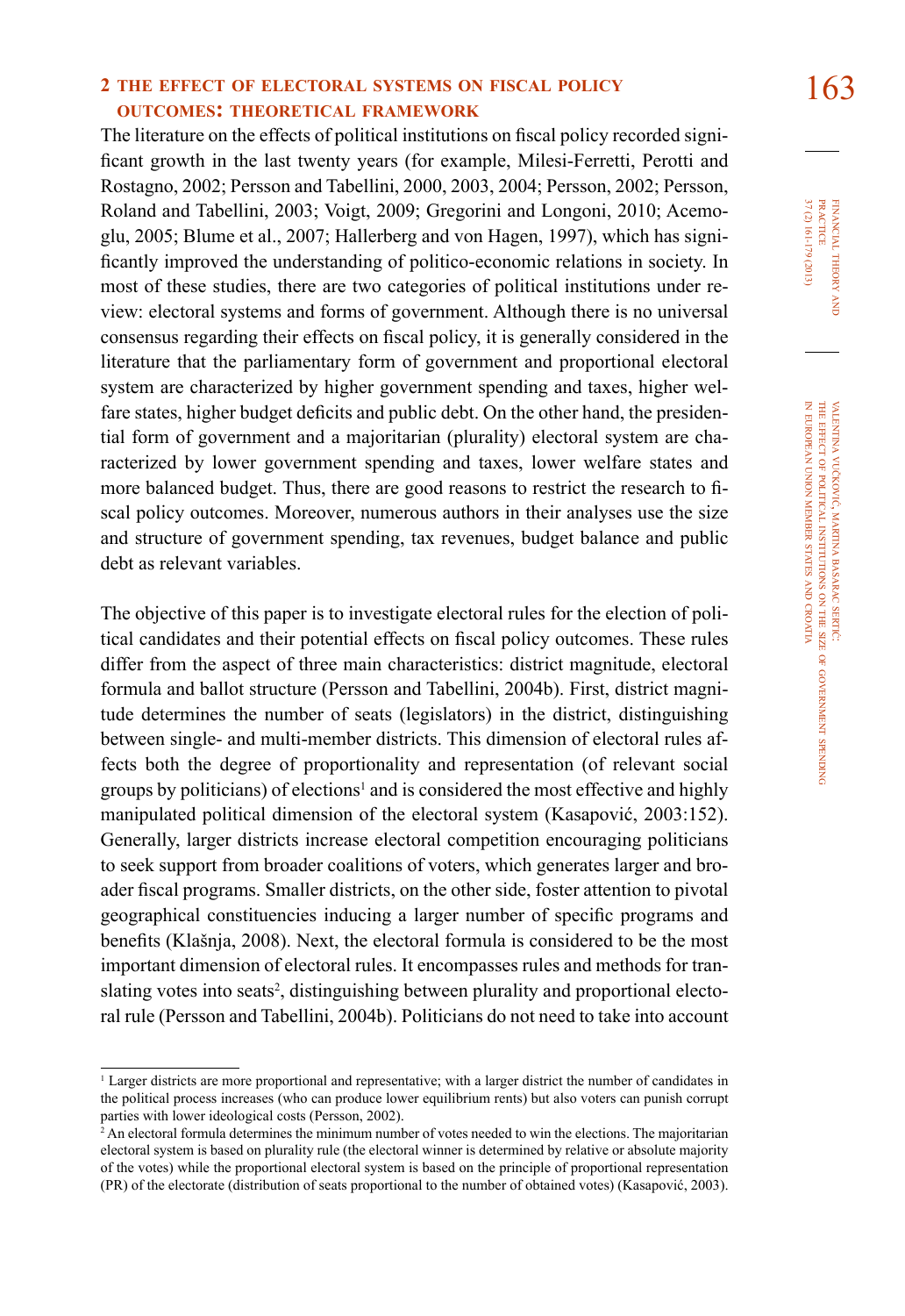164 the preferences and interests of all voters, but primarily need to please those that will help them to win the elections (Klašnja, 2008). Since under plurality rule the share of total votes needed is smaller than under proportional rule, government spending will be directed towards smaller and geographically more targeted segments of voters<sup>3</sup> which generates preferences for instruments such as local public goods, pork-barrel spending, etc. (Persson and Tabellini, 2003; Milesi-Feretti, Perotti and Rostagno, 2002). On the other hand, under proportional rule, politicians try to internalize benefits for larger segments of the population which results in higher government spending based on universal transfers and programs that benefit larger groups of population (Persson and Tabellini, 2003). The third dimension of electoral rules, ballot structure, determines how voters vote and cast their preferences among individual political candidates and party lists. This dimension has an effect on fiscal policy through attribution to and sensitivity of votes to incumbents' performance (Klašnja, 2008). In general, plurality (proportional) electoral system is based on individual candidates (party lists) (Voigt, 2009). Specifically, under the proportional system based on party lists, due to the lower political accountability, one can expect problems of free riders, rent-seeking and increased corruption (Persson and Tabellini, 2000; 2003). All of this can then result in excessive spending of policy-makers and the consequent pressure on tax increases. Although the described dimensions of political institutions are theoretically distinct, they are usually correlated across countries which led to a classification into two main electoral systems: majoritarian (plurality) and proportional (Persson and Tabellini, 2004b). Generally, countries using plurality rule have a minimum district magnitude (single-member districts) and allow voting for individual candidates, while countries using proportional rule have larger districts and rely on voting for party lists (Voigt, 2009). Hence, there is a trade-off between two electoral systems, neither of which delivers superior outcomes. Proportional systems are more representative but induce more spending, rent-seeking activities and redistribution in favour of the majority. On the other side, majoritarian systems are characterized with redistribution in favour of minorities, lower spending and higher political accountability (Klašnja, 2008).

> Electoral systems can also have an indirect impact on fiscal policy through their effects on the structure of political parties, type of government, political competition as well as political stability (see Besley, Persson and Sturm, 2010; Persson and Tabellini, 2006; Persson, Roland and Tabellini, 2003; Gregorini and Longoni, 2010; Padovano and Venturi, 2001). For example, the proportional electoral system is associated with a more fragmented party system with frequent coalition governments while majoritarian electoral systems often result in single-party government. Therefore, it would be reasonable to expect that these effects are also reflected in the economic policies implemented under different types of party systems and governments. In general, with increasing government fragmentation, one can expect higher spending targeted towards more heterogeneous population

FINANCIAL THEORY<br>PRACTICE 37 (2) 161-179 (2013) 37 (2) 161-179 (2013) PRACTICE financial theory and

valentina vučković, martina basarac sertić: the **EFFECT** of political institutions ş the size of government spending z european union member states and croatia

<sup>&</sup>lt;sup>3</sup> In other words, politicians will be more focused on swing voters.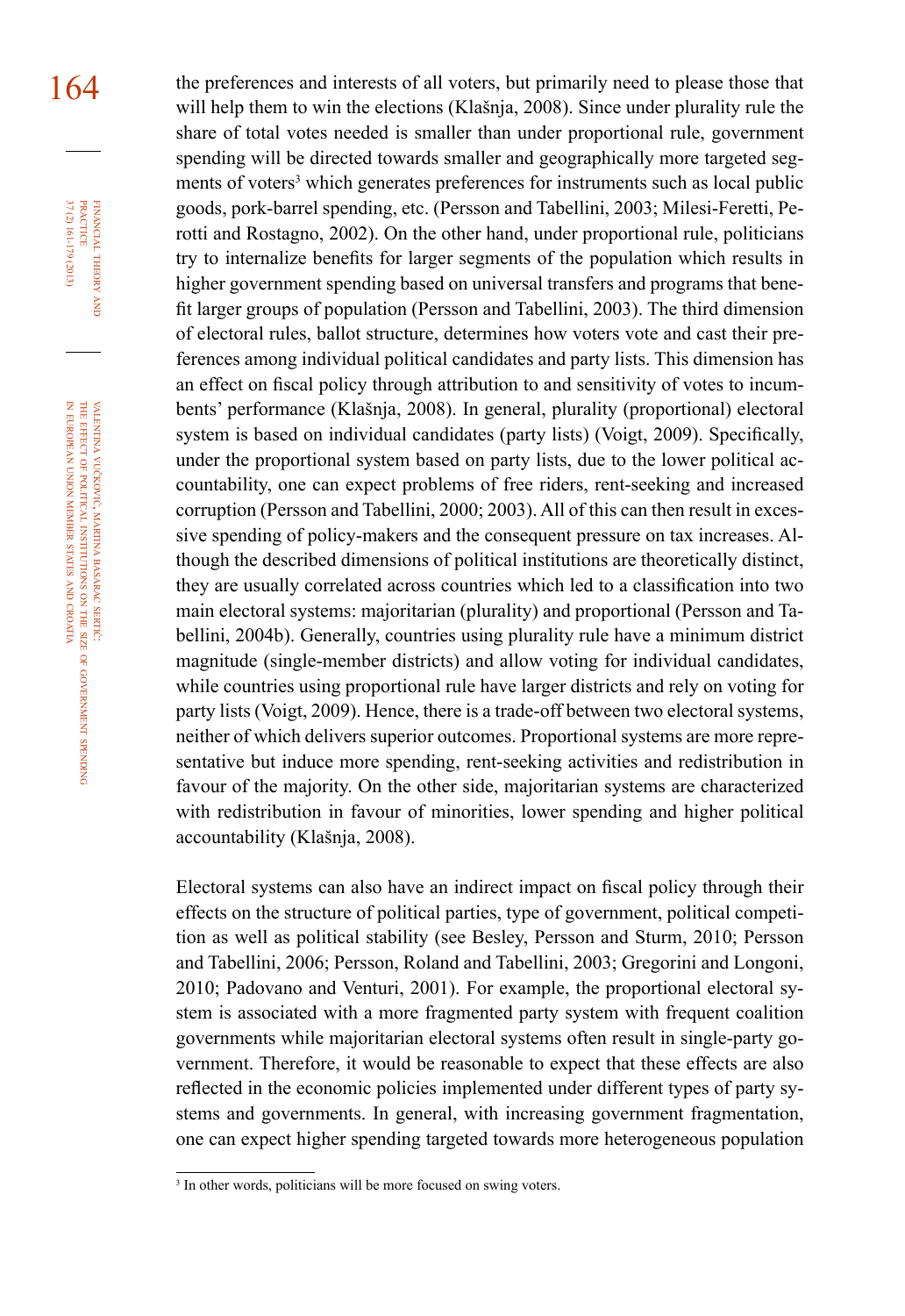groups (Gregorini and Longoni, 2010). A more detailed description of the correla- $\frac{165}{165}$ tion between these dimensions of political institutions and government spending is given in the section dealing with the econometric analysis (section 4) since these categories of political institutions are included in the model.

## **3 empirical literature review and methodological issues**

Although from the empirical point of view there still remain many challenges, existing studies have generally confirmed the significance of political institutions for economic policy making. Persson and Tabellini (2003) conducted a study on a sample of 85 countries for the 1990s and showed that the total spending of the central government is on average 4-5% of GDP higher in a proportional than in a majoritarian electoral system. Their results also showed that the reform from proportional to majoritarian electoral system leads to a decrease in social security expenditures by an average of 2-3% of GDP as well as to a decrease in the budget deficit by 1-2% of GDP. Moreover, Milesi-Ferretti, Perotti and Rostagno (2002) investigated the impact of electoral systems on the size and composition of government spending on a sample of 20 countries of the Organization for Economic Cooperation and Development (OECD) and 20 countries of Latin America. Their results also imply that proportional electoral systems (in comparison to majoritarian systems) are characterized by higher total government spending and higher transfer payments (opposed to the local public goods). Blume et al. (2007), based on the analysis of Persson and Tabellini (2003) and by increasing the number of countries in the sample to 116, show that central government spending is on average 7% lower in a majoritarian than in a proportional electoral system. However, the authors point out that the district size and the proportion of individually elected candidates are more important factors than electoral system per se. Persson and Tabellini (2006:729), discussing both the direct and indirect effects, point out that electoral systems affect government spending only indirectly through the structure and type of government. In this line of research, Gregorini and Longoni (2010) performed an analysis controlling for the effects of government fragmentation (i.e. distribution of seats within a particular government) on spending. As pointed out by the authors, there are countries with proportional electoral systems and low fragmentation (and vice versa), which makes it interesting to analyse the differences between the degree of government fragmentation (even within the two categories of electoral systems) and their impact on policy makers' preferences for public spending. They argue that with a higher degree of fragmentation, government spending increases and focuses on more heterogeneous groups. Roubini and Sachs (1989) also showed that more fragmented governments are characterized by higher deficit and public debt (in OECD countries), primarily due to their tendency to excessive spending because of different interests and constituencies, veto powers over budget or weak enforcement mechanisms for binding commitments among coalition partners.

37 (2) 161-179 (2013) **PRACTICE** FINANCIAL THEORY 37 (2) 161-179 (2013) practice financial theory and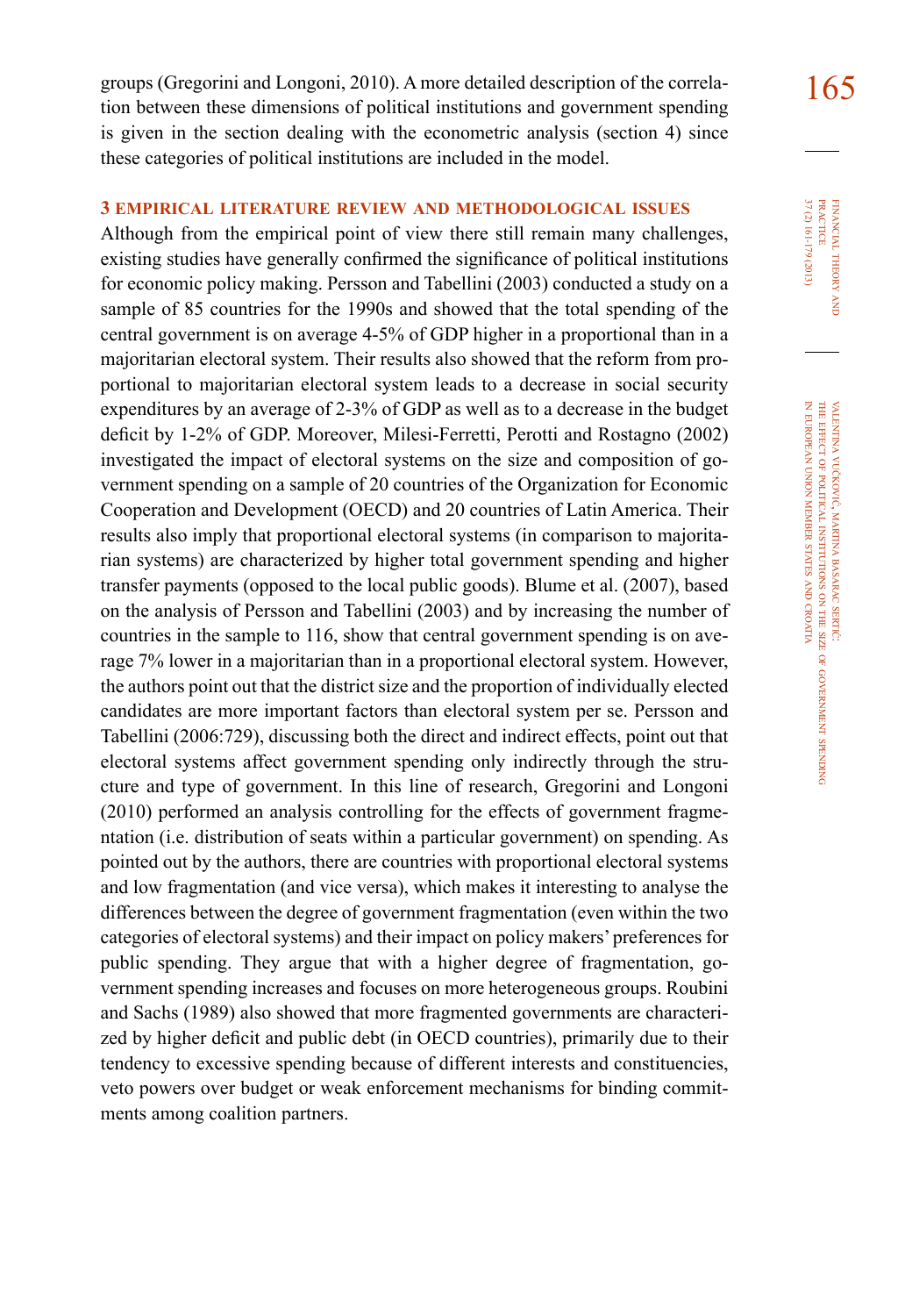166 On a sample of 50 U.S. state governments, Poterba (1994) confirms that fiscal institutions and political factors affect deficit dynamics (in the short run). States in which one party controls both the governorship and the state house are more likely to react quickly to unexpected deficits compared to those in which control is divided between parties. Hallerberg and von Hagen (1997) analysed the impact of the electoral systems and the number of parties on fiscal policy outcomes and concluded that the process of delegation of authority to the finance minister or the commitment to negotiated fiscal contracts may have a significant impact on the budget deficit growth, arguing that such institutions can be particularly effective in keeping deficits low in countries with some form of political instability. Moreover, Hallerberg and von Hagen (1997) suggest that countries that want to reduce their deficits should choose one of these budgetary institutions based on a form of government, either a single-party majority government or a multi-party coalition government (whereby single-party governments are more suitable for delegation, while multi-party governments rely more on fiscal contracts). In addition, the authors point out that the comparison of the various systems and solutions applied indicates that (under certain conditions) the role of a strong finance minister can be extended to multi-party governments. Alesina et al. (1999) also emphasize the significance of cross-country variation in fiscal performance, explaining these differences by focusing upon the procedures which lead to the formulation, approval and implementation of the budget. Analysing the impact of budgetary procedures on a sample of 20 Latin American and Caribbean countries (between 1980 and 1992), the authors conclude that more transparent and hierarchical procedures<sup>4</sup> lead to lower deficit levels.

> While some results are consistent with theoretical predictions, others require more detailed analysis. Moreover, there is a specific degree of criticism of applied econometric tools, which are highly sensitive to sample size, time period used as well as to the selection of variables. From the aspect of countries included in the analysis, criticisms usually refer to the government ideology. It is generally assumed that proportional electoral systems lead to more redistribution by facilitating the election of left-wing parties which represent the interests of low-income voters, while right-wing governments representing the interests of high-income voters are associated with plurality electoral system (for details see Roberts Clark, Golder and Golder Nadenichek, 2009:713-715). Therefore, according to the authors, this argument could illustrate why the expenditures are higher under the proportional system. In a situation in which the electoral system is determined on the basis of policies implemented by policymakers, this could account for the correlation with ideology: under the domination of left-wing voters one would choose a proportional electoral system, while the plurality system would be chosen under the domination of right-wing ideology (Persson and Tabellini, 2004b). However, the authors also argue that empirical results cast doubt on this criticism

financial

FINANCIAL THEORY<br>PRACTICE 37 (2) 161-179 (2013)

37 (2) 161-179 (2013) PRACTICE

theory and

government

spending

<sup>4</sup> Alesina and Perotti (1999) stressed that hierarchical budgetary procedures are analogous to majoritarian electoral systems.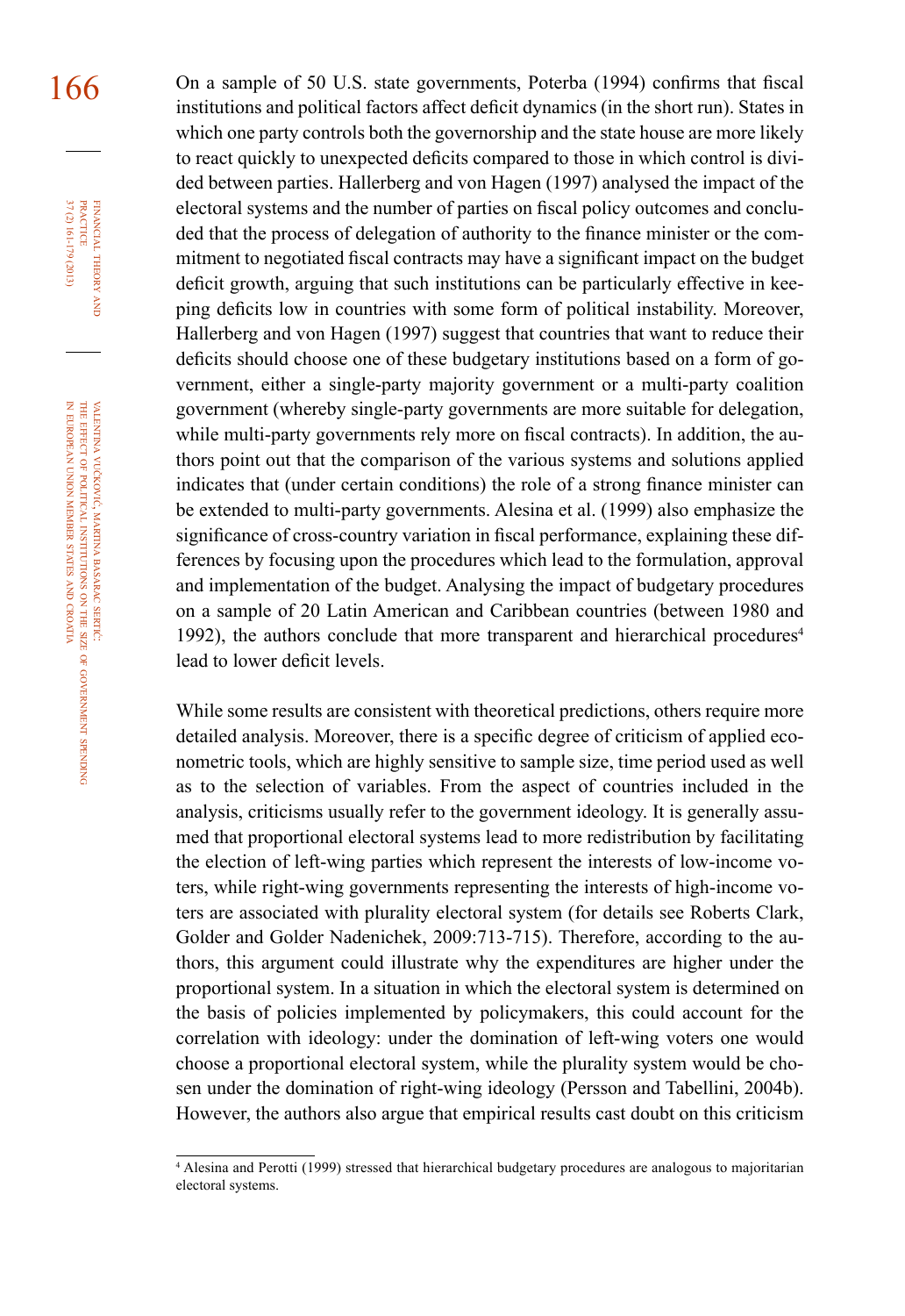since even if electoral systems affect policy through the ideology of the go- $\frac{167}{167}$ vernment (and not e.g. through the number of parties in the government) then the electoral rule itself would not be a valid instrument for the incidence of coalition governments in a regression on government expenditure which is in contrast with obtained research results. Acemoglu (2005) presents a comprehensive critique of various estimation methods and variable selection, especially from the aspect of the application of the ordinary least squares method (OLS) which relies on the exogeneity of political institutions. The author points out that although the OLS results uncover interesting patterns, they do not completely identify causal effects since political institutions are determined by various social factors that are not fully controlled for in the models. Therefore, he suggests an alternative approach within which political institutions should be endogenous, i.e. determined by the same factors that have a direct effect on economic policy outcomes<sup>5</sup>.

Furthermore, while various studies include in their samples a large number of countries that differ in numerous aspects, it is also interesting to focus research on more homogeneous group of countries. Finally, since many findings are still preliminary and the subject of continuous debates, the research area on the impact of political institutions has much potential for further analysis. Because existing strategies for comparative research tend to ignore the relationship among electoral systems, party structures, the government formation and fiscal policy making, research needs to focus more on better understanding of the detailed mechanisms regarding the influence of political institutions on economic policy (as suggested by Persson and Tabellini, 2003).

The literature review revealed a process of decision making that differs from the ideal normative model. The government does not necessarily operate in the public interest but serves the interests of various agents (i.e. state capture) and leads to different effects on various social groups (Acocella, 2005; Hellman and Schankerman, 2000). Therefore, discussions regarding electoral system reforms have been present since the 1990s in both countries characterized as "new democracies" and in developed democracies such as the United Kingdom. In addition, some reforms have been implemented e.g. in New Zealand, Japan and Italy (Persson and Tabellini, 2004b). However, it still remains an open question which combination of different dimensions of political institutions is superior. In this context, the contribution of economists to the discussion on the future of the political institutions at the EU level is relatively slight (Voigt, 2009).

#### **4 empirical analysis**

Analysis of the effects of fiscal and hence political institutions was stimulated by the need to control excessive spending and deficits in OECD and developing countries; as well as by the European Union's desire to design a set of rules to 37 (2) 161-179 (2013) FINANCIAL THEORY<br>PRACTICE 37 (2) 161-179 (2013) practice financial theory i<br>And

<sup>5</sup> Rational agents should understand and have preferences over both implications of economic policies and various political institutions (Acemoglu, 2005).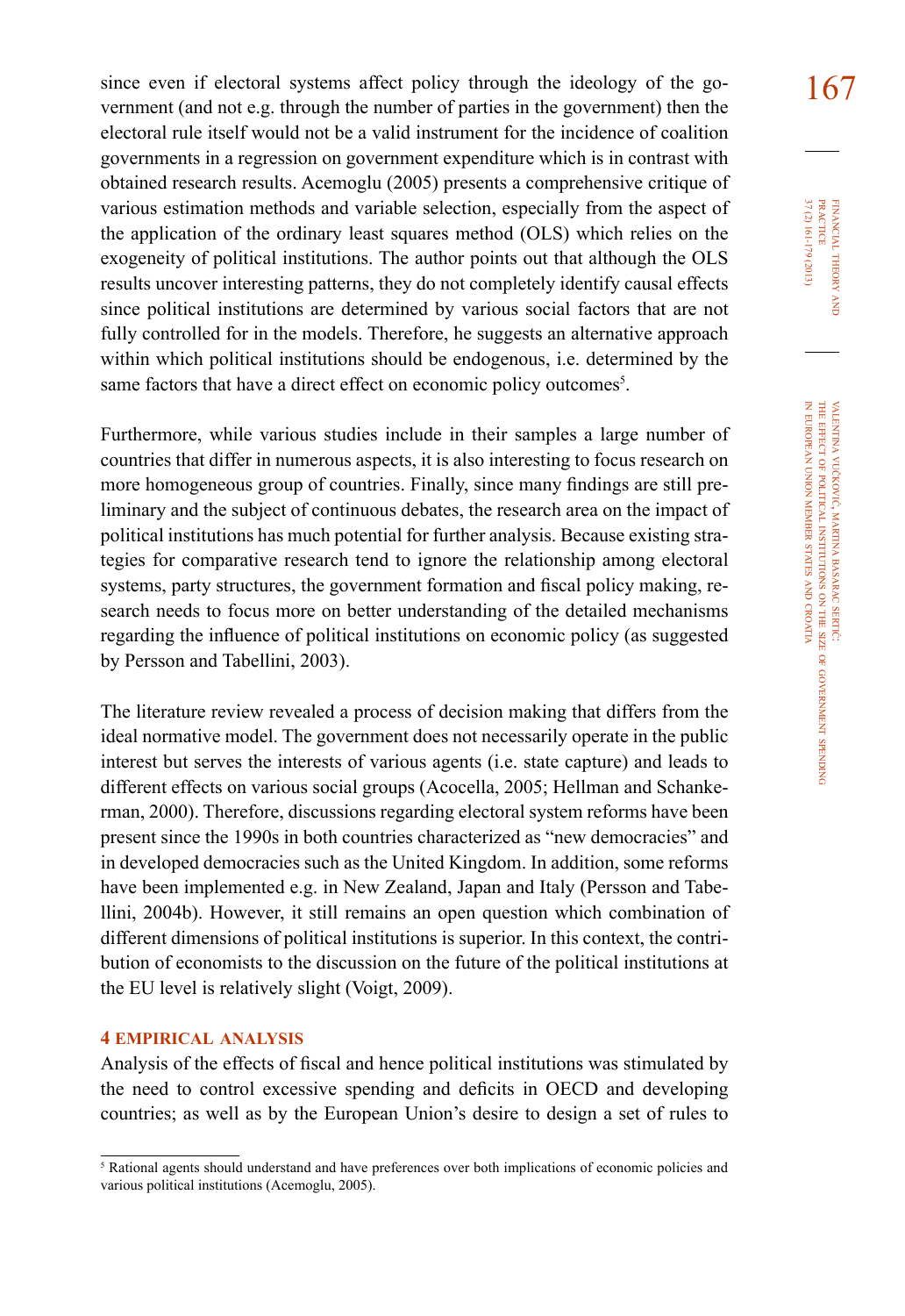168 govern national fiscal policies in its member states (von Hagen, 2006). The significance of political institutions for economic policy making is reflected through their governing of decisions regarding public finances, which can result in mitigation of adverse effects of the principal-agent and common-pool problem (for details see von Hagen, 2006). Furthermore, Lohman (2006:523) highlights two important issues. First, that economic policy deviates from the normative aspects of economic theory and second, that economic performance changes over time and differs across countries to a degree that economic factors cannot explain. The author also raises the question whether political factors – collective action and political institutions – can explain these issues.

> Therefore, the goal of this section is to analyse empirically theoretical predictions about the impact of political institutions on fiscal policy outcomes in the EU and Croatia. The research encompasses the analysis of the indirect impact of electoral systems on government spending. Special weight in this paper is given to a panel data analysis for the period between 1995 and 2010 on a sample of 25 EU member states<sup>6</sup> and Croatia. Figure 1 shows the average size of government spending in the EU–27 (measured by the share of total general government spending in GDP). We can see that there was not much variation until 2008 when a significant increase was recorded. On the other side, figure 2 shows that cross-country expenditure (average values for the period between 1995 and 2010) ranges from 35% to 55% of GDP. Based on these trends, it appears that the size of the state varies among countries, and slightly less over time.

#### **Figure 1**

*The share of total general government spending in GDP (EU-27 average), 1995-2010* 



*Source: Eurostat.*

spending

financial

37 (2) 161-179 (2013) PRACTICE

37 (2) 161-179 (2013) **PRACTICE** FINANCIAL THEORY

theory and

<sup>6</sup> Austria, Belgium, Bulgaria, Cyprus, Czech Republic, Denmark, Estonia, France, Finland, Greece, Ireland, Italy, Latvia, Lithuania, Hungary, Netherlands, Germany, Poland, Portugal, Romania, Slovenia, Slovakia, Spain, Sweden, UK.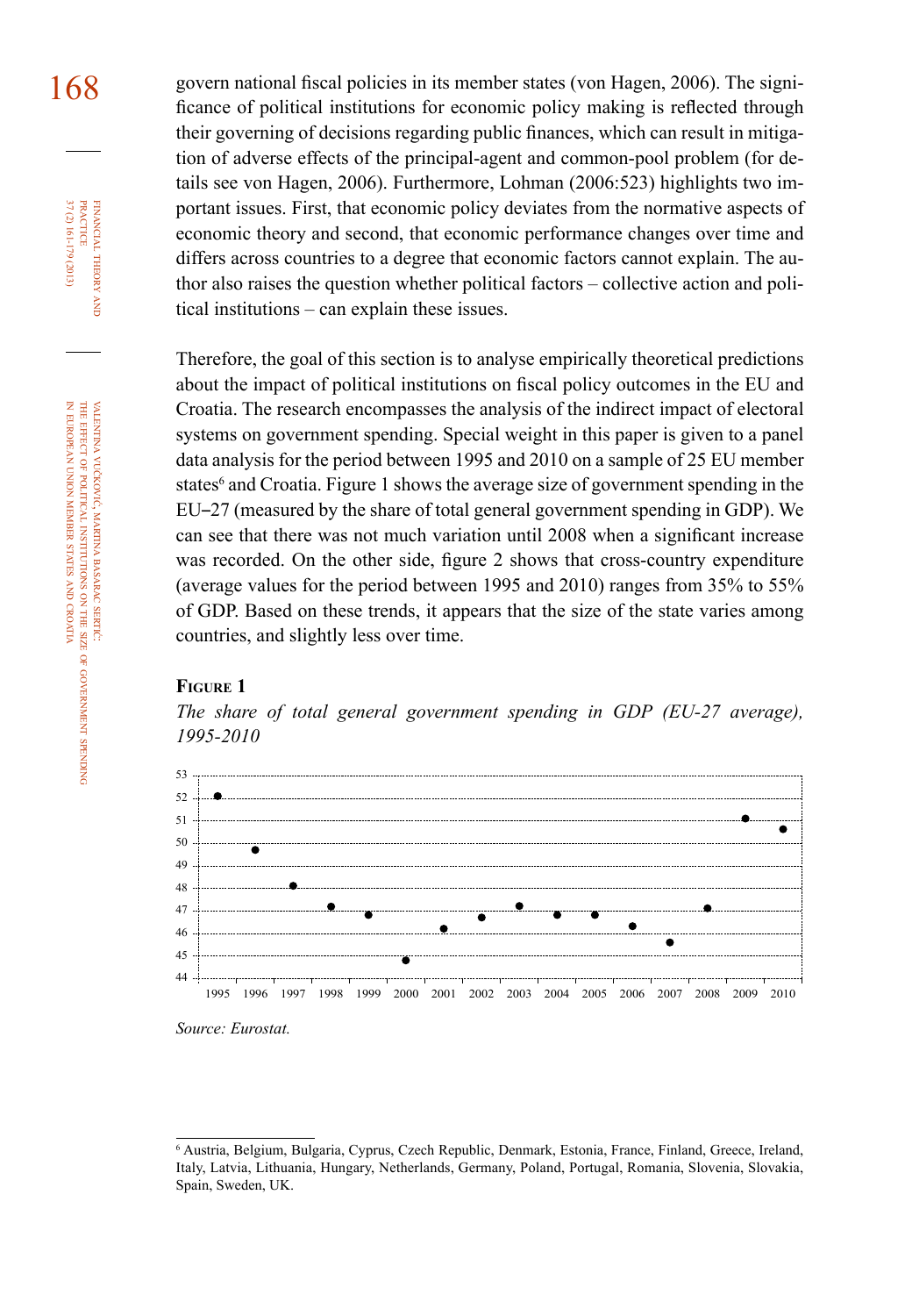

**FIGURE 2 169**<br>The share of total general government spending in GDP (cross-country average **169** *for 1995-2010 period)* 

*Source: Eurostat.*

Since with the process of EU integration member states commit themselves to follow certain rules on their policies, which results in the implementation of similar economic policies at national levels, the main question then is what caused the observed variation. One of the potential answers is that political institutions have a significant impact on economic policy making.This is supported by the research of Hallerberg, Strauch and von Hagen (2007) who argue that although all EU member states are faced with the same fiscal framework, there are significant variations in their budgetary institutions at national levels, stemming from the specific characteristics of their political institutions. In Croatia, the issues of political institutions were partially the research subject of Rubil and Švaljek (2010) who, based on an analysis of the Croatian political system, argue for the use of fiscal rules. However, according to the present writers' knowledge, there are few detailed papers on the correlation between political institutions and fiscal policy outcomes.

From the aspect of political institutions that are usually analysed in the literature, all EU countries except France and UK have a proportional electoral system7 . Therefore, we analyse the source of variation in government expenditure from the aspect of specific dimensions within the electoral system. Thus, the contribution of this paper to the literature is reflected in analysis of detailed mechanisms, i.e. indirect effects of electoral systems (through selected dimensions of government fragmentation, political competition and political stability) on the size of government. Based on the recommendations of Aidt and Eterovic (2011), analysis is performed on a more homogenous group of countries (so far, most research has conducted analysis of a sample of a large number of developed and developing

financial

37 (2) 161-179 (2013) practice

37 (2) 161-179 (2013) **PRACTICE** FINANCIAL THEORY

theory and

valentina

the effect of political

european

union

member

states and croatia vučković, martina

VALENTINA VUČKOVIĆ, MARTINA BASARAC SERTIĆ

basarac

institutions

ş the size of

government

spending

<sup>7</sup> From the aspect of the form of government, all of the member states except Cyprus, Poland and Lithuania have a parliamentary system.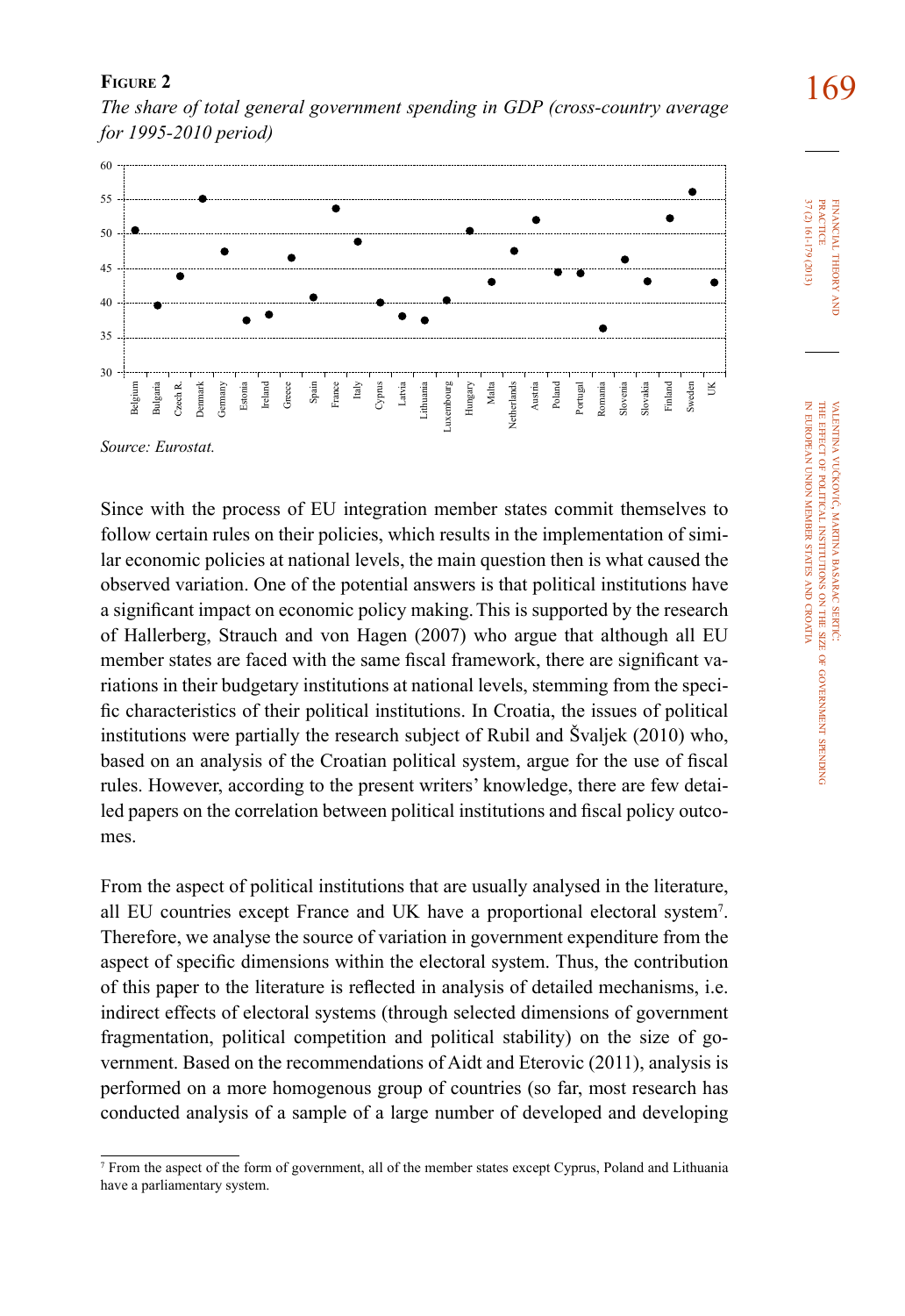FINANCIAL THEORY<br>PRACTICE 37 (2) 161-179 (2013) 37 (2) 161-179 (2013) PRACTICE financial theory and

valentina vučković, martina basarac sertić: the **EFFECT** of political institutions ş the size of government spending z european union member states and croatia

170 countries that differ in their economic, geographic, cultural and social characteristics).

### **4.1 description of the model and variables**

Econometric analysis is performed using the dynamic panel model<sup>8</sup> based on the Arellano-Bond (1991) generalised method of moments (GMM). Compared to static models, dynamic panel models are often used in economics since even though the coefficient on the lagged dependent variable is not of direct interest, allowing for the dynamics may be crucial for recovering consistent estimates of other parameters (Bond, 2002). Since the dataset used in this paper is characterized by a smaller number of periods and large number of observation units, the Arellano-Bond estimator is used. This estimator is widely used for the analysis of linear relationship with the dynamic dependent variable (i.e. variable dependent on its own past values) and in a situation in which the independent variables are not strictly exogenous. In addition, the estimator takes into account the specificity of each observed unit and allows for heteroskedasticity and autocorrelation within the unit of observation, but not across them (Roodman, 2006). The Arellano-Bond estimation begins by transforming all regressors, usually by differencing, and uses the generalised method of moments (Hansen, 1982). Furthermore, since data for all countries and periods of interest are not available, an unbalanced<sup>9</sup> panel model is used. The model is described by the following equation:

$$
y_{it} = \mu + \delta y_{i,t-1} + \beta_i x_{itK} + v_i + u_{it}
$$
, and = 1,..., N,  $t = 1,..., T,$  (1)

where *N* is the number of units of observation, *T* is the number of periods,  $y_i$ stands for the value of the dependent variable (total general government expenditures for 25 EU member states and Croatia, expressed as a share in GDP – *exp*) *i*  in the period *t*, the parameter  $\mu$  is the constant,  $\delta$  is the scalar,  $y_{i,t-1}$  is the oneperiod-lagged (one year) dependent variable (for the same country),  $x_{i1},...,x_{iK}$ are the *K* of independent variables (*herfgov, polityIV, gdp\_gr, pop* and *stabs*) for the member state *i* during the period *t* (i.e.  $x'_n$  is 1 x K and  $\beta$  is K x 1),  $v_i$  is the fixed element or random error for the unit of observation, and  $u_{it}$  the error term. It is assumed that all variables  $x<sub>i</sub>$  are strictly exogenous and uncorrelated with any  $u_{ii}^{10}$ .

<sup>&</sup>lt;sup>8</sup> In general, given the characteristics of the panel data, we can distinguish between static (combined or pooled models, fixed effect models and random effect models) and dynamic models. The static panel models are robust in terms of the correlation within the unit of observation, but the choice of the panel model is not simple since the correlation between observations within a single unit of observation must be constant regardless of time period across these observations (Škrabić, 2009). This may impose some limitations since economic variables usually feature a correlation between the current value of the variable and its value from the previous period, and if this correlation is ignored, the estimated parameters of the model will be consistent but inefficient with biased standard errors (Škrabić, 2009).

<sup>9</sup> In balanced panel data models all units have values in all periods.

<sup>&</sup>lt;sup>10</sup> However, the assumption of strict exogeneity is often replaced by the assumption of predetermination, which means that the current and lagged values of each independent variable are uncorrelated with the current values of error terms (Škrabić, 2009).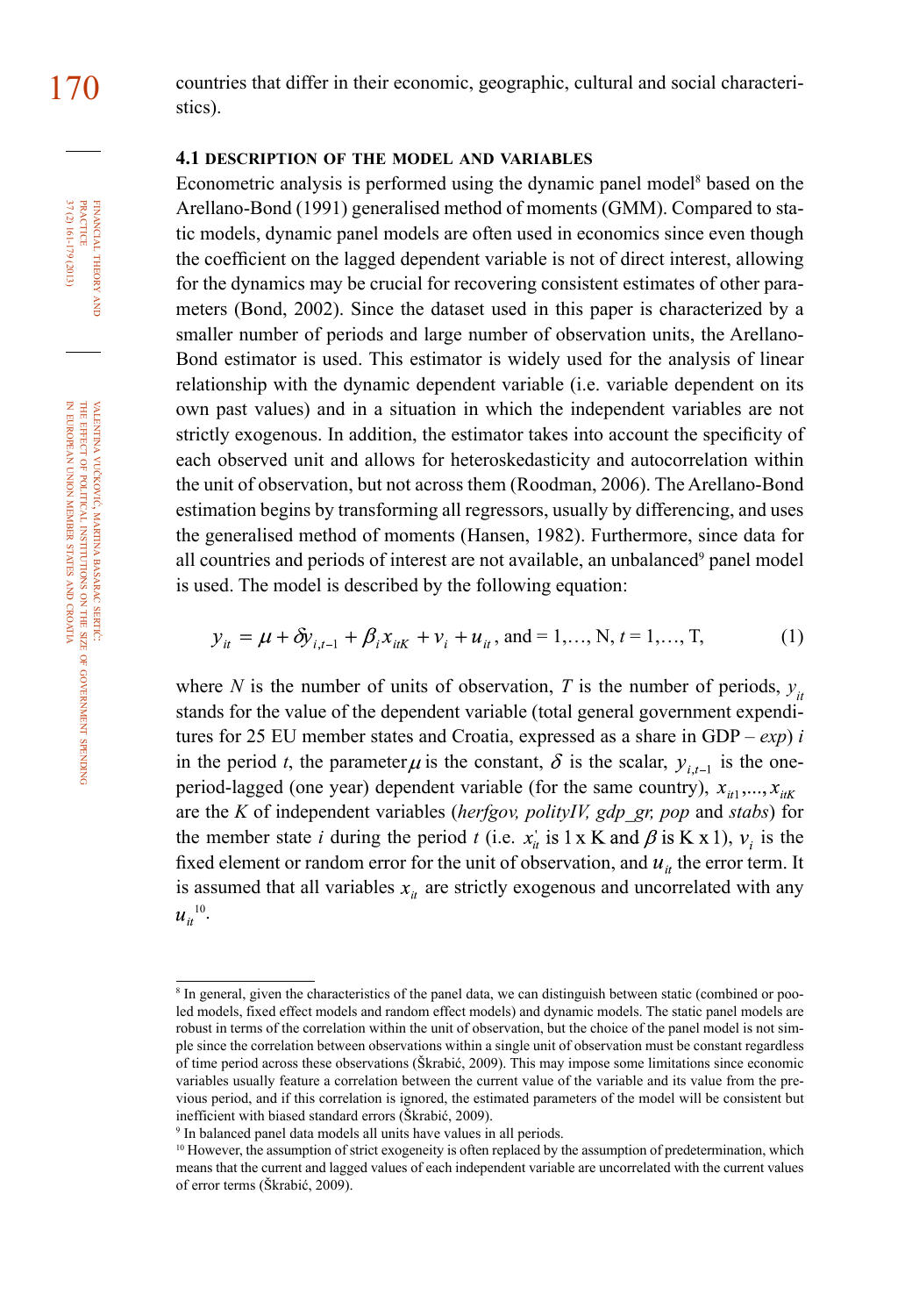Following the research of Gregorini and Longoni (2010), government fragmenta-<br>
171 tion is proxied by the Herfindahl index11 (*herfgov*) which represents a measure of concentration of ruling coalition. In the case of single-party government, the index equals 1 while in the case of a coalition government, it takes a value between 0 and 1. Thus, the higher the number of parties in coalition government the lower is the value of the Herfindahl index. On the other hand, the index will be higher with the dominant party in the coalition government. From the aspect of the effect on government expenditures, a higher fragmentation (lower index value) leads to an increase in the expenditures. The higher the number of parties in the coalition government, the higher the probability of a common-pool problem since each political party will try to target the interests of their constituency (Persson and Tabellini, 2003). That is, an increase in the value of Herfindahl index (i.e. the decrease of the number of parties in the coalition government) results in the decrease of government spending. Therefore, we expect a negative sign of the coefficient with this variable. Furthermore, although *polityIV* is generally interpreted as a measure of democracy, according to some authors this variable can also be interpreted as a measure of the degree of political competition among political parties, interest groups and other organized factions who compete in order to gain political power within a defined political structure (for more details see Aidt and Eterovic, 2011). From this aspect, a higher degree of political competition can be associated with more efficient government (ruling party has incentives for better performance in order to be re-elected) so in this case a negative sign of the coefficient is expected (Aidt and Eterovic, 2011; Besley, Persson and Sturm, 2010)<sup>12</sup>. However, in a case in which the probability of a re-election is low, politicians can behave opportunistically and one can expect an increase in government expenditure in order to "buy" the votes needed to win the elections. Finally, the variable *stabs* is used as a variable for political stability and it is defined as the share of veto players that drop out of the government in any given year (Beck et al., 2001). The sign of the coefficient on the variable *stabs* can be both positive and negative: while higher stability is in general characterised by lower government expenditure (Devereux and Wen, 1998), it could also lead to excessive spending and higher debt since it could make it easier for government to use public finances strategically in order to keep the parliamentary majority (Tabellini and Alesina, 1990; Padovano and Venturi, 2001). We also use the following control variables: *gdp\_gr* and *pop*. Variable *gdp* gr represents the value of the real GDP growth rate and it is used as a proxy for general economic development and the impact of business cycles on expenditures. The expected sign of this variable can be positive or negative, depending on the discretionary fiscal policy. Furthermore, the variable *pop* indicates the proportion of the population aged 60 years and over, and as the aging population puts additional pressure on the increase in total expenditures (primarily through spending on pensions and health care) we expect a positive sign of the

37 (2) 161-179 (2013) FINANCIAL THEORY<br>PRACTICE 37 (2) 161-179 (2013) practice financial theory i<br>And

<sup>&</sup>lt;sup>11</sup> Generally, the measure is calculated as the sum of the squared seat shares of all parties in the government and shows how the seats are distributed within the government coalition.

<sup>&</sup>lt;sup>12</sup> Additional reasons for expected negative coefficient with the variable  $\text{polityIV}$  are listed in Aidt and Eterovic (2011).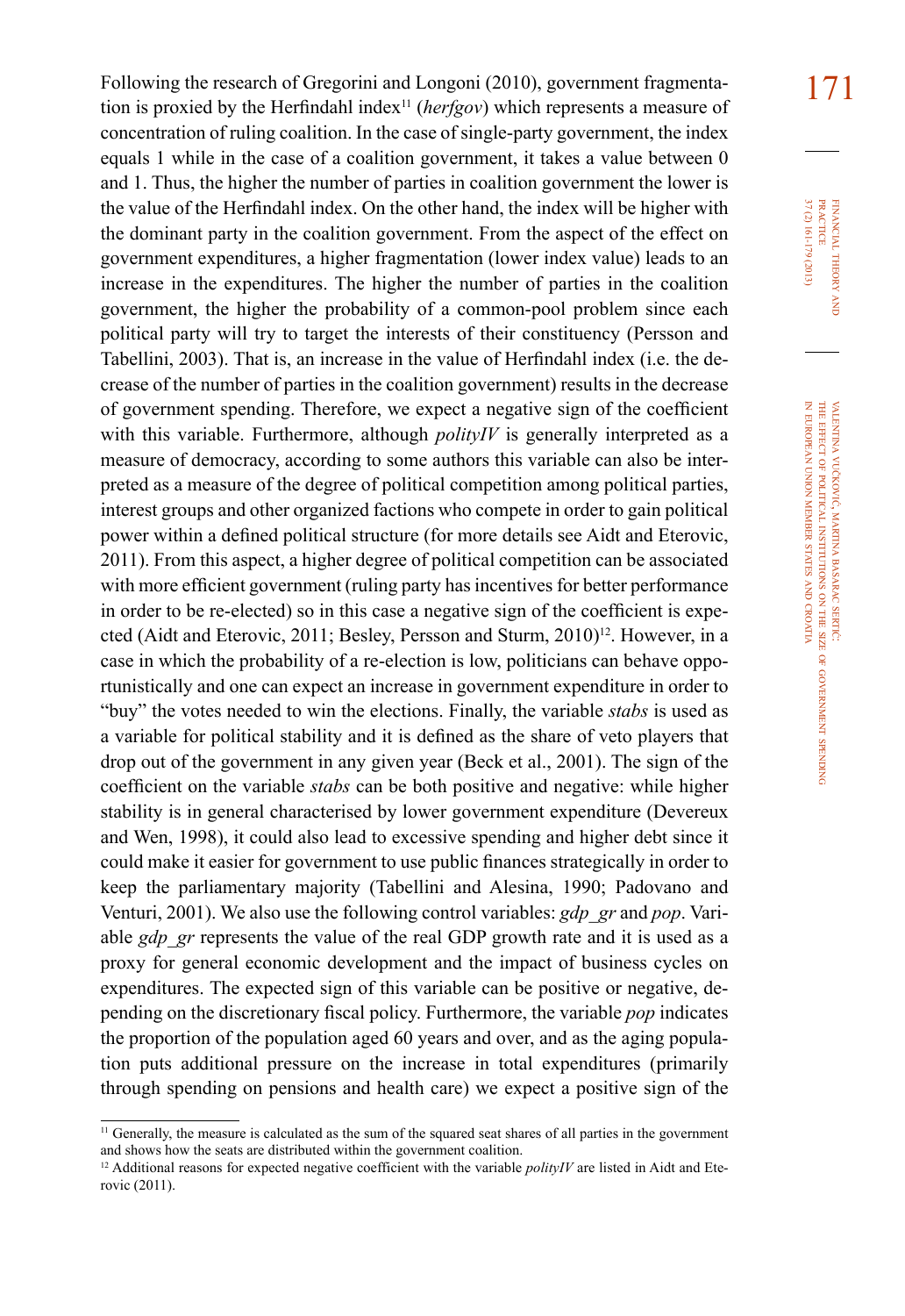172 coefficient with this variable. The lagged value of a dependent variable (one-period lag) will be used as an instrumental variable. Furthermore, the validity of the instruments selected for the evaluation of the model is tested using the Sargan test<sup>13</sup>. Besides the Sargan test, testing the autocorrelation in residuals is also performed using the  $m_1$  and  $m_2$  tests <sup>14</sup>. Table 1 lists the variables used in the analysis as well as data sources.

#### **Table 1**

*Variables and data sources* 

| Variable  | <b>Description</b>                                      | Source                                      |
|-----------|---------------------------------------------------------|---------------------------------------------|
| exp       | Total general government<br>expenditure (in $%$ of GDP) | Eurostat, Croatian National Bank            |
| herfgov   | Herfindahl index                                        | Database of Political Institutions<br>(DPI) |
| polityIV  | Political competition                                   | Polity IV Project                           |
| $bdp\_gr$ | Real GDP growth rate                                    | Eurostat                                    |
| pop       | Share of population aged 60<br>vears and over           | Eurostat                                    |
| stabs     | Political stability                                     | Database of Political Institutions          |

*Source: Authors' compilation.*

## **4.2 results and implications for croatia**

Table 2 shows the results of the estimated impact of the selected variables on budgetary expenditures in the EU member states and Croatia as well as the diagnostic tests of dynamic panel data analysis. The tests for first- and second-order autocorrelation yield the expected results, i.e. the tests do not reject the absence of second-order autocorrelation<sup>15</sup> among differenced residuals. Moreover, the Sargan test for over-identification restrictions does not reject the null hypothesis of the absence of correlation between the residuals and the instrumental variables. The lagged dependent variable is statistically significant and has a positive sign. Furthermore, the results show that the variables *herfgov*, *bdp\_gr*, *pop* and *stabs* are statistically significant, with the expected signs of estimated coefficients. Therefore, general government spending in EU member states and Croatia is influenced by government fragmentation and political stability; higher government fragmentation (a lower Herfindahl index) leads to an increase in government expenditures.

financial

37 (2) 161-179 (2013) PRACTICE

37 (2) 161-179 (2013) FINANCIAL THEORY<br>PRACTICE

theory and

<sup>&</sup>lt;sup>13</sup> The Sargan test for over-identification of the restrictions in the statistical model (i.e. the validity of instrumental variables) is based on the assumption that the residuals should be uncorrelated with a set of exogenous variables if the instruments are exogenous. This test has the null hypothesis that the instrumental variables are uncorrelated with the set of residuals.

<sup>&</sup>lt;sup>14</sup> The null hypothesis of the  $m<sub>1</sub>$  test assumes the absence of a first-order autocorrelation between differenced residuals, and the null hypothesis of the  $m<sub>2</sub>$  test assumes the absence of a second-order autocorrelation between differenced residuals.

<sup>&</sup>lt;sup>15</sup> Considering that the first order autocorrelation is usually expected among the residuals its presence is often neglected. On the other side, the absence of second-order autocorrelation does not refer to problems of model specification, i.e. does not imply that some of the moment conditions are invalid (Huang, 2006; Škrabić, 2009). Furthermore, despite the existence of the first order autocorrelation but with no second-order autocorrelation, GMM estimates are consistent (Arellano and Bond, 1991).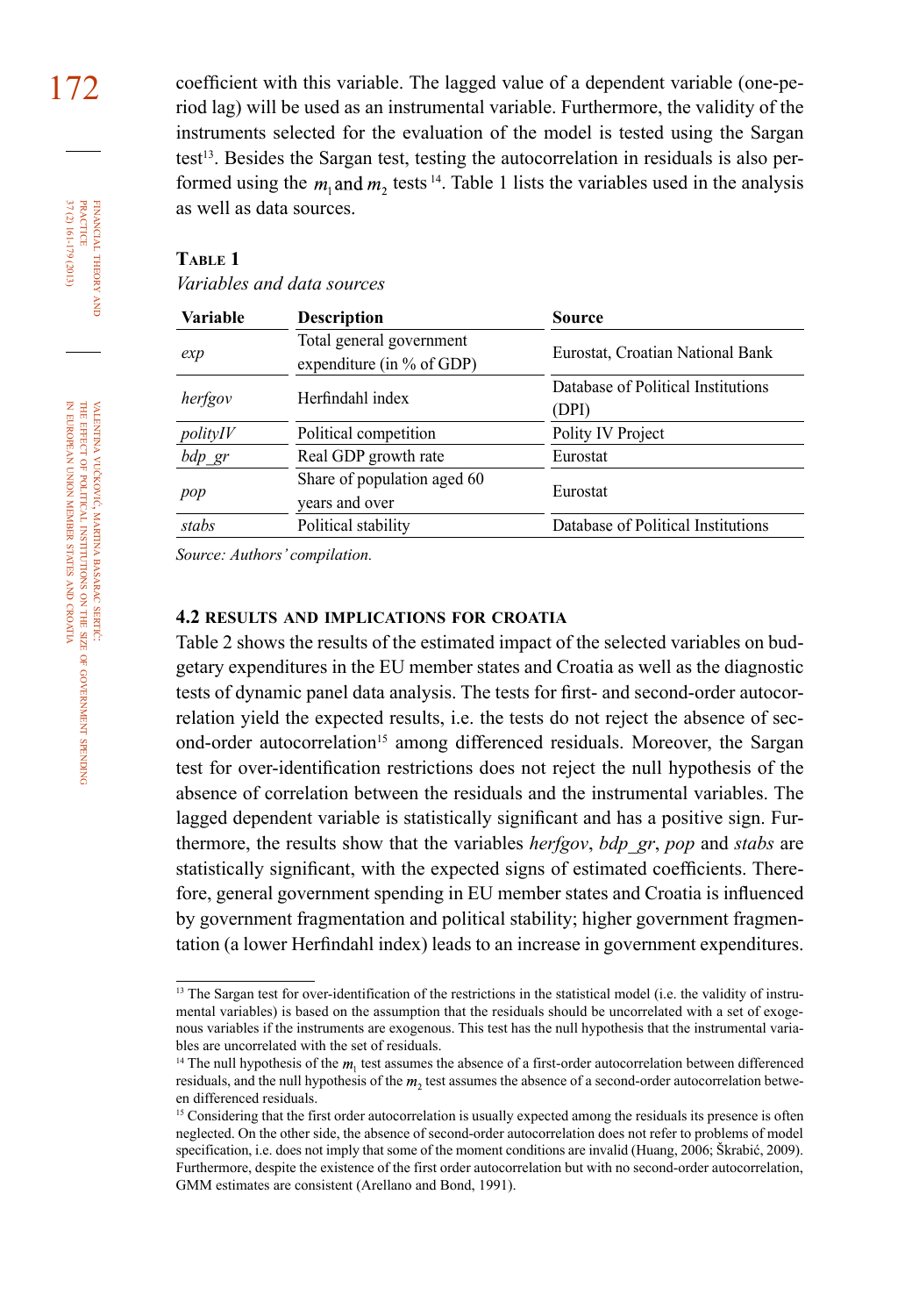Furthermore, political stability (decrease in the variable *stabs*) is positively associated with government spending. Control variables – GDP growth rate and aging population – are also significant in the model. Finally, the degree of political competition (*polityIV*) and the constant term are not statistically significant.

### **Table 2**

*Results of the dynamic panel model*

| <b>Results</b>    |
|-------------------|
| $-0.093(0.283)$   |
| $0.678(0.000*)$   |
| $-2.784(0.010*)$  |
| $-0.051(0.886)$   |
| $-0.329(0.000*)$  |
| $0.658(0.085***)$ |
| $-1.073(0.007*)$  |
| 355               |
| 26                |
| 0.5241            |
| 0.0000            |
| 0.8278            |
|                   |

*Note: \*,\*\*,\*\*\* indicate statistical significance at levels of 1%, 5% and 10%; p-values are in brackets.*

*Source: Authors' calculation.*

Results are consistent with previously described theoretical and empirical studies (e.g. Persson and Tabellini, 2006; Persson, Roland and Tabellini, 2003; Gregorini and Longoni, 2010; Hallerberg and von Hagen, 1997, etc.). However, the key issue is the normative implications of the research. Electoral systems (through defining the "rules of the game") are supposed to establish a balance between the representation and accountability regarded as two measures of the performance of democratic institutions (Persson and Tabellini, 2006). The dimension of electoral systems that attracts the most attention is proportionality – proportional systems lead to an increase in political representation in combination with adverse fiscal policy outcomes so the main question is whether (and how) this trade-off can be mitigated (Fabrizio and Mody, 2007). Since electoral systems are operating in the complex framework of historical, social, cultural, institutional and political factors, a historical and empirical approach is essential to normative issues (Nohlen, 1992). Finally, the design of any potential electoral reform includes two key steps. The first step is based on the scientific and political evaluation of the functionality of the existing electoral system, while the second step encompasses defining the objectives of electoral politics (Kasapović, 2003).

Therefore, the results obtained in this study can serve as a basis for the analysis of the practical role of political institutions in economic policy making and can have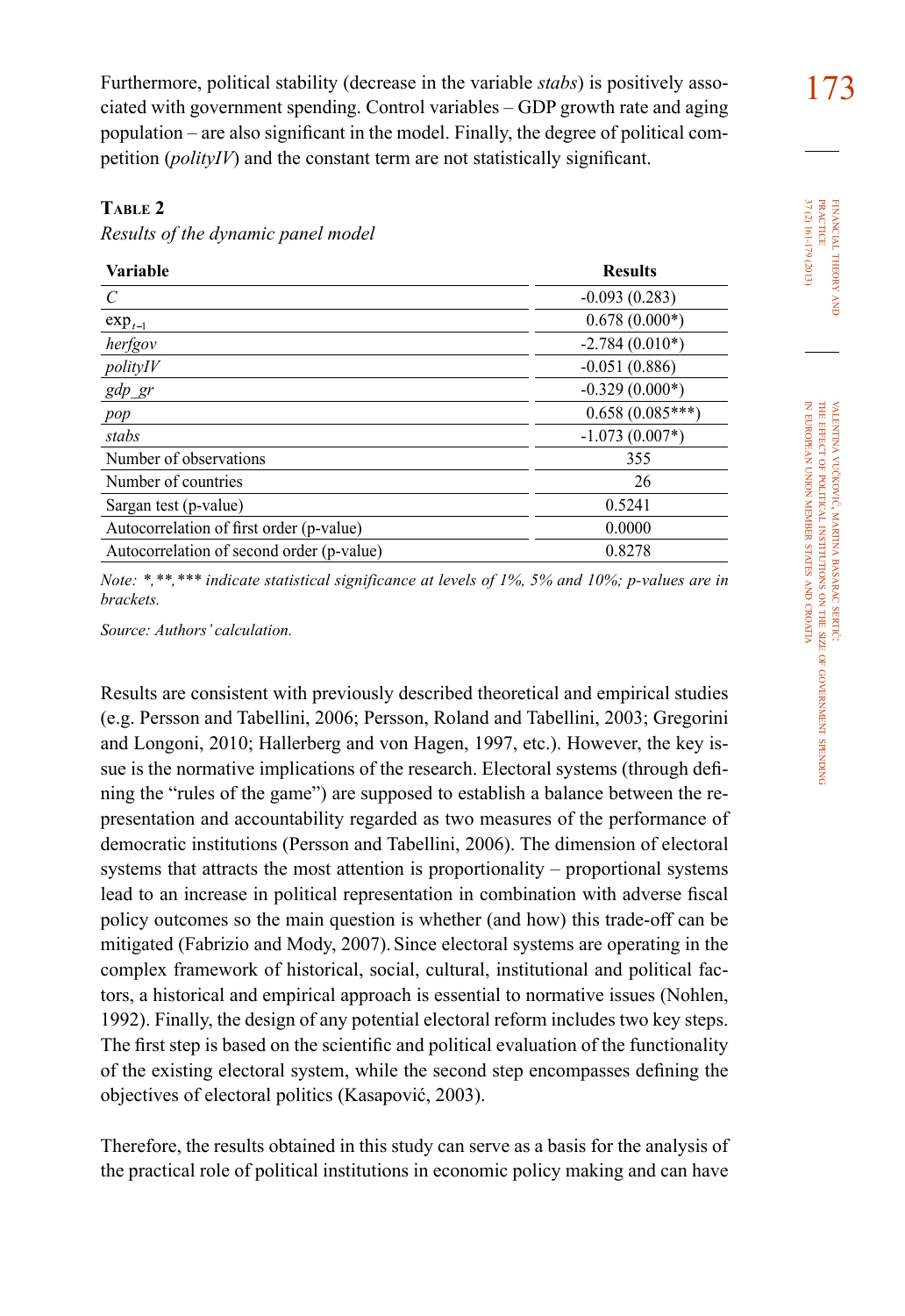174 significant implications for Croatia due to the continuing debates of whether Croatia needs yet another reform of the electoral system. In 1990s Croatia changed all of the main models of the electoral system: absolute majoritarian system (1990), mixed system with an equal weight of majority and party list seats (1992), mixed system with the prevailing share of list seats (1995) and proportional electoral system with multi-member districts and closed (blocked) lists (2000) (Kasapović, 2001). In addition, in 2000 the semi-parliamentary form of government was replaced with the parliamentary one which consequently limited the powers of the President and strengthened the role of the Government<sup>16</sup>. Considering that Croatia has implemented a number of reforms in a relatively short period of time, it would be advisable in future research to analyse whether these reforms are reflected in the size and composition of government spending, budget balance and public debt. Although so far there has been no detailed research on this issue, it can be concluded that the reform introducing a proportional electoral system increased the frequency of coalition governments. Since 2000 Croatia has had some form of coalition government, and this, according to theoretical assumptions and the results of empirical analysis, leads to an increase in government spending. This finding is important since with more frequent coalition governments, there is a higher probability of common-pool problem between ruling parties where each of them will try to benefit their own constituencies thus increasing the total government expenditure (Voigt, 2009). All of this could also have had an impact, primarily through the decrease of accountability, on voters in Croatia – both on their decisions regarding which party to punish (reward) in the case of adverse (favourable) economic performance as well as on decrease diminution in voter confidence in the government. Therefore, the findings obtained in this paper could contribute further to discussions on potential reforms of electoral system (or some of its dimensions) in Croatia.

#### **5 concluding remarks**

A review of theoretical predictions and previous empirical research has shown that political institutions affect the outcomes of economic policy. However, the detailed mechanisms through which specific institutions affect different outcomes are ambiguous and the empirical literature in this area is still faced with numerous challenges. Results of the empirical analysis performed in this paper show that statistically the most significant effect on government spending comes from government fragmentation and political (in)stability, which is in line with previous studies suggesting that the electoral system has an indirect impact on policy outcomes. It has been shown that higher government fragmentation leads to an increase in government spending. This result is important for Croatia, which during the analysed period had some form of coalition government, an institution that is usually characterized with common-pool and the collective decision-making pro-

financial

FINANCIAL THEORY<br>PRACTICE 37 (2) 161-179 (2013)

37 (2) 161-179 (2013) PRACTICE

theory and

<sup>&</sup>lt;sup>16</sup> The main characteristics of the presidential form of government were high concentration of power in the institution of the President who was the main actor in the political system as well as the high personification of politics.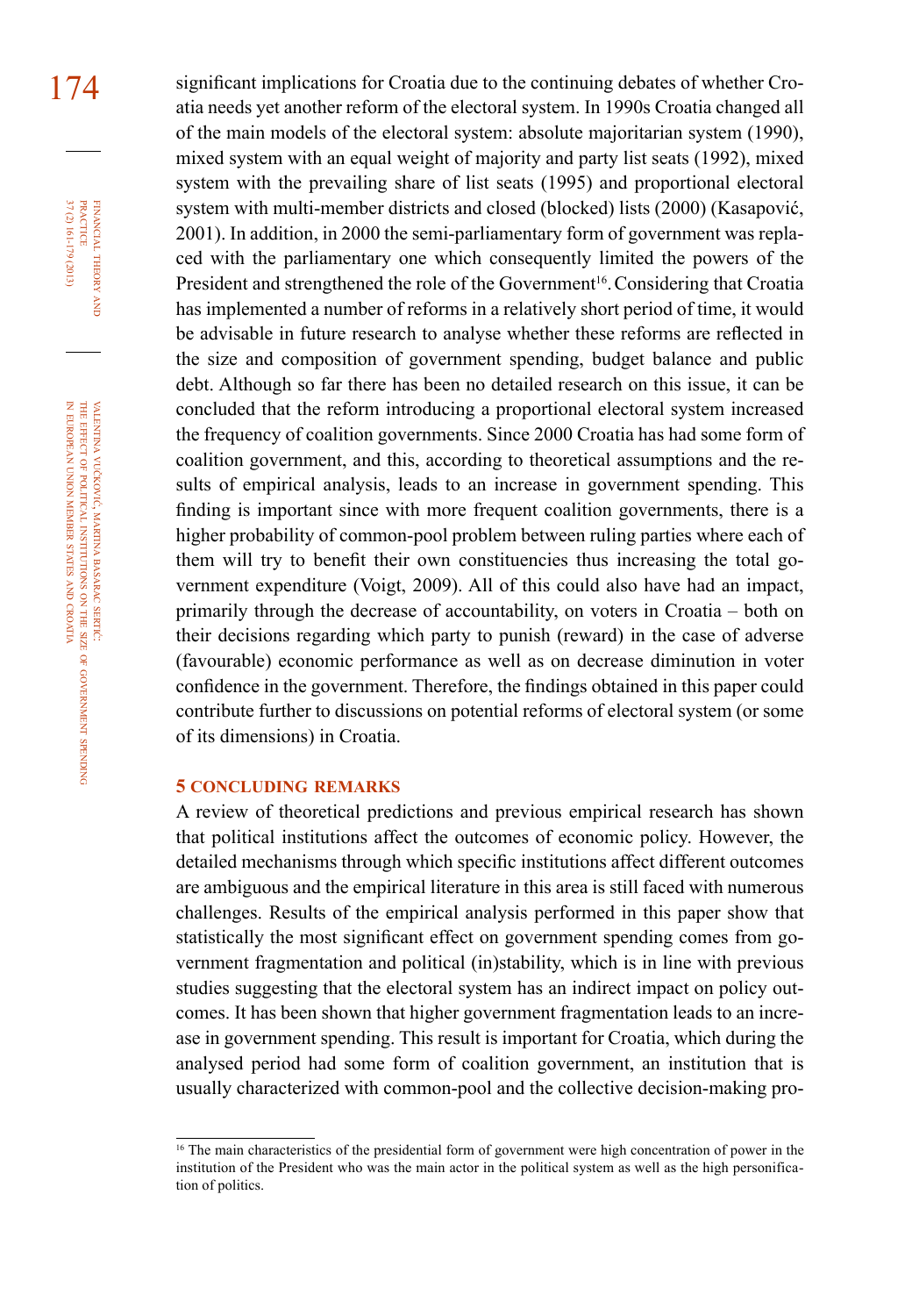blems. However, given that there are still some dimensions of electoral systems  $175$ that are not considered in this paper, which also can have an impact on the design of fiscal policy, one should be careful with interpretation of results regarding the superiority of one electoral system over another.

Taking into account all of the limitations of the research (endogeneity of political institutions, the sample size and time period), the findings in this paper are preliminary. The main objective is to encourage further discussion in this research area, which has not previously been analysed in this way in Croatia. Moreover, with the negative effects of the global economic crisis one can expect that more attention will be directed towards the positive and normative aspects of constitutional political economy.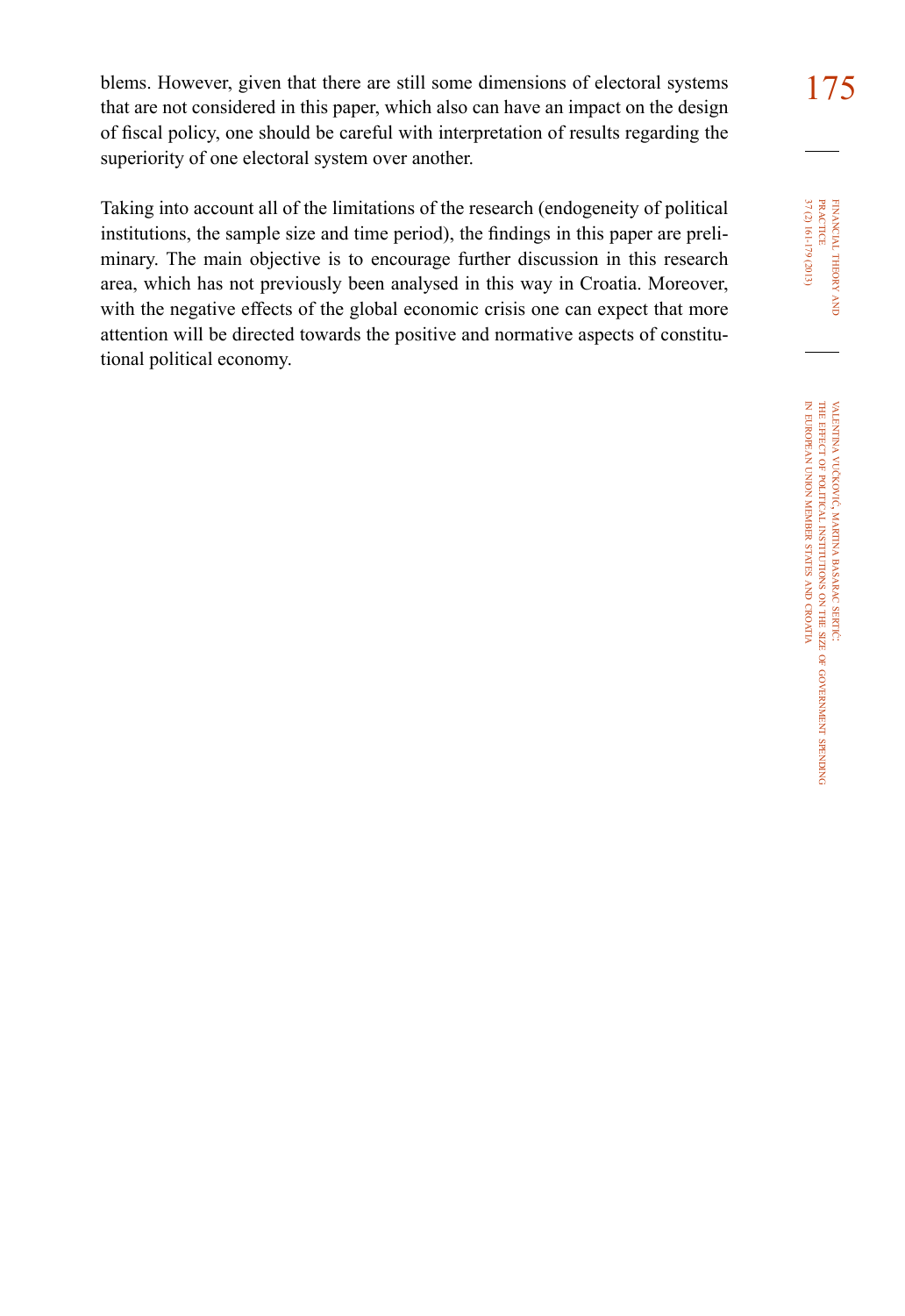# 176 **references**

- 1. Acemoglu, D., 2005. Constitutions, Politics, and Economics: A Review Essay on Persson and Tabellini's the Economic Effects of Constitutions. *Journal of Economic Literature*, 43(4), pp. 1025-1048. doi: [10.1257/002205105775362069](http://dx.doi.org/10.1257/002205105775362069)
- 2. Acocella, N., 2005. *Economic Policy in the Age of Globalisation*. Cambridge: Cambridge University Press. doi: [10.1017/CBO9780511753947](http://dx.doi.org/10.1017/CBO9780511753947)
- 3. Aidt, T. S. and Eterovic, D. S., 2011. Political competition, electoral participation and public finance in 20th century Latin America. *European Journal of Political Economy*, 27(1), pp. 181-200. doi: [10.1016/j.ejpoleco.2010.06.006](http://dx.doi.org/10.1016/j.ejpoleco.2010.06.006)
- 4. Alesina, A. [et al.], 1999. Budget Institutions and Fiscal Performance in Latin America, *Working Paper Series*, [online]. Available at: <http://www.iadb.org/ res/publications/pubfiles/pubwp-394.pdf>.
- 5. Alesina, A. and Perotti, R., 1999. Budget Deficits and Budget Institutions in: J. M. Poterba and J. von Hagen, eds. *Fiscal Institutions and Fiscal Performance*. Chicago: University of Chicago Press, pp. 13-36.
- 6. Arellano, M. and Bond, S., 1991. Some test of specification for Panel data, Monte Carlo Evidence and Application to Employment Equations. *Review of Economic Studies,* 58(2), pp. 277-297. doi: [10.2307/2297968](http://dx.doi.org/10.2307/2297968)
- 7. Beck, T. [et al.], 2001. [New Tools in Comparative Political Economy: The](http://econ.worldbank.org/external/default/main?pagePK=64165259&theSitePK=469372&piPK=64165421&menuPK=64166093&entityID=000012009_20060203112237)  [Database of Political Institutions](http://econ.worldbank.org/external/default/main?pagePK=64165259&theSitePK=469372&piPK=64165421&menuPK=64166093&entityID=000012009_20060203112237). *World Bank Economic Review*, 15(1), pp. 165-176.
- 8. Besley, T., Persson, T. and Sturm, D.M., 2010. Political Competition, Policy and Growth: Theory and Evidence from the United States [online]. Available at: <http://econ.lse.ac.uk/~tbesley/papers/bps.pdf>.
- 9. Blume, L. [et al.], 2007. The Economic Effects of Constitutions: Replicating – and Extending – Persson and Tabellini. *Cesifo working paper, No. 2017*. Available at: <http://www.cesifo-group.de/portal/pls/portal/docs/1/1187570. PDF>.
- 10. Bond, S. R., 2002. Dynamic panel data models: a guide to micro data methods and practice. *Portuguese Economic Journal*, 1(2), pp. 141-162. doi: [10.1007/](http://dx.doi.org/10.1007/s10258-002-0009-9) [s10258-002-0009-9](http://dx.doi.org/10.1007/s10258-002-0009-9)
- 11. Croatian National Bank. *Statistical Survey*: *Government finance*. Available at: <http://www.hnb.hr/statistika/hstatistika.htm>.
- 12. Devereux, M. B. and Wen, J. F., 1998. Political instability, capital taxation and growth. *European Economic Review*, 42, pp. 1635-1651. doi: [10.1016/S0014-](http://dx.doi.org/10.1016/S0014-2921(97)00100-1) [2921\(97\)00100-1](http://dx.doi.org/10.1016/S0014-2921(97)00100-1)
- 13. Eurostat, 2011. Available at: <http://epp.eurostat.ec.euroa.eu>.
- 14. Fabrizio, S. and Mody, A., 2007. The Value and Reform of Budget Institutions [online]. Available at: <http://papers.ssrn.com/sol3/papers.cfm?abstract\_id= 2004436>.

37 (2) 161-179 (2013) FINANCIAL THEORY<br>PRACTICE 37 (2) 161-179 (2013) PRACTICE financial theory and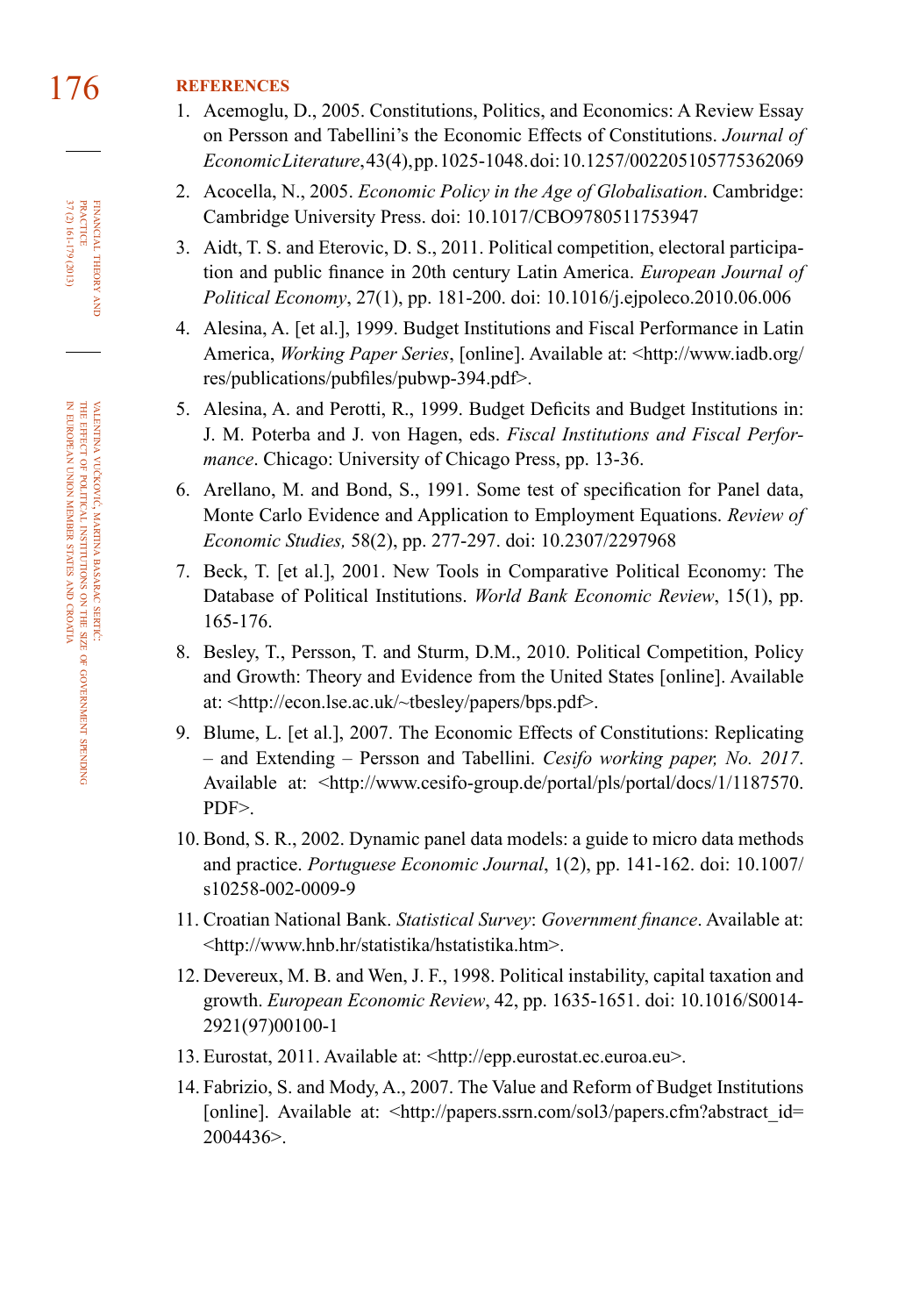- 16. Hallerberg, M. and von Hagen, J., 1997. Electoral Institutions, Cabinet Negotiations, and Budget Deficits in the European Union. *NBER Working Paper, No.* 6341 [online]. Available at: <http://www.nber.org/papers/w6341. pdf?new\_window=1>.
- 17. Hallerberg, M., Strauch, R. and von Hagen, J., 2007. The design of fiscal rules and forms of governance in European Union countries. *European Journal of Political Economy*, 23(2), pp. 338-359. doi: [10.1016/j.ejpoleco.2006.11.005](http://dx.doi.org/10.1016/j.ejpoleco.2006.11.005)
- 18. Hansen, L., 1982. Large sample properties of generalized method of moments estimators. *Econometrica*, 50(3), pp. 1029-1054. doi: [10.2307/1912775](http://dx.doi.org/10.2307/1912775)
- 19. Hellman, J. and Schankerman, M., 2000. Intervention, Corruption and Capture. The nexus between enterprises and state. *Economics of Transition*, 8(3), pp. 545-576. doi: [10.1111/1468-0351.00055](http://dx.doi.org/10.1111/1468-0351.00055)
- 20. Huang, W., 2006. Emerging Markets Financial Openness and Financial Development. *Working paper No. 06/588.* University of Bristol: Department of Accounting and Finance.
- 21. Kasapović, M., 2003. *Izborni leksikon*. Zagreb: Politička kultura.
- 22. Kaspović, M. (ed.), 2001. *Hrvatska politika 1990.-2000. Izbori, stranke i parlament u Hrvatskoj*, Zagreb: Fakultet političkih znanosti.
- 23. Klašnja, M., 2008. Electoral Rules, Forms of Government, and Political Budget Cycles in Transition Countries. *PANOECONOMICUS*, 55(2), pp. 185-218. doi: [10.2298/PAN0802185K](http://dx.doi.org/10.2298/PAN0802185K)
- 24. Lohman, S., 2006. The Non-Politics of Monetary Policy in: B. R. Weingast and D. A. Wittman, eds. *The Oxford Handbook of Political Economy*. Oxford: Oxford University Press, pp. 523-544.
- 25. Milesi-Ferretti, G. M., Perotti, R. and Rostagno, M., 2002. Electoral Systems and Public Spending. *The Quarterly Journal of Economics*, 117(2), pp. 609- 657. doi: [10.1162/003355302753650346](http://dx.doi.org/10.1162/003355302753650346)
- 26. Nohlen, D., 1992. *Izborno pravo i stranački sustav*. Zagreb: Školska knjiga.
- 27. Padovano, F. and Venturi, L., 2001. Wars of attrition in Italian government coalitions and fiscal performance: 1948-1994. *Public Choice,*109(1-2), pp. 15- 54. doi: [10.1023/A:1012014128810](http://dx.doi.org/10.1023/A:1012014128810)
- 28. Persson, T. and Tabellini, G., 2000. *Political Economics: Explaining Economic Policy.* Cambridge, MA: MIT Press.
- 29. Persson, T. and Tabellini, G., 2003. *Economic Effects of Constitutions*. Cambridge, MA: MIT Press.
- 30. Persson, T. and Tabellini, G., 2004a. Constitutional rules and fiscal policy outcomes. *American Economic Review*, 94(1), pp. 25-64. doi: [10.1257/](http://dx.doi.org/10.1257/000282804322970689) [000282804322970689](http://dx.doi.org/10.1257/000282804322970689)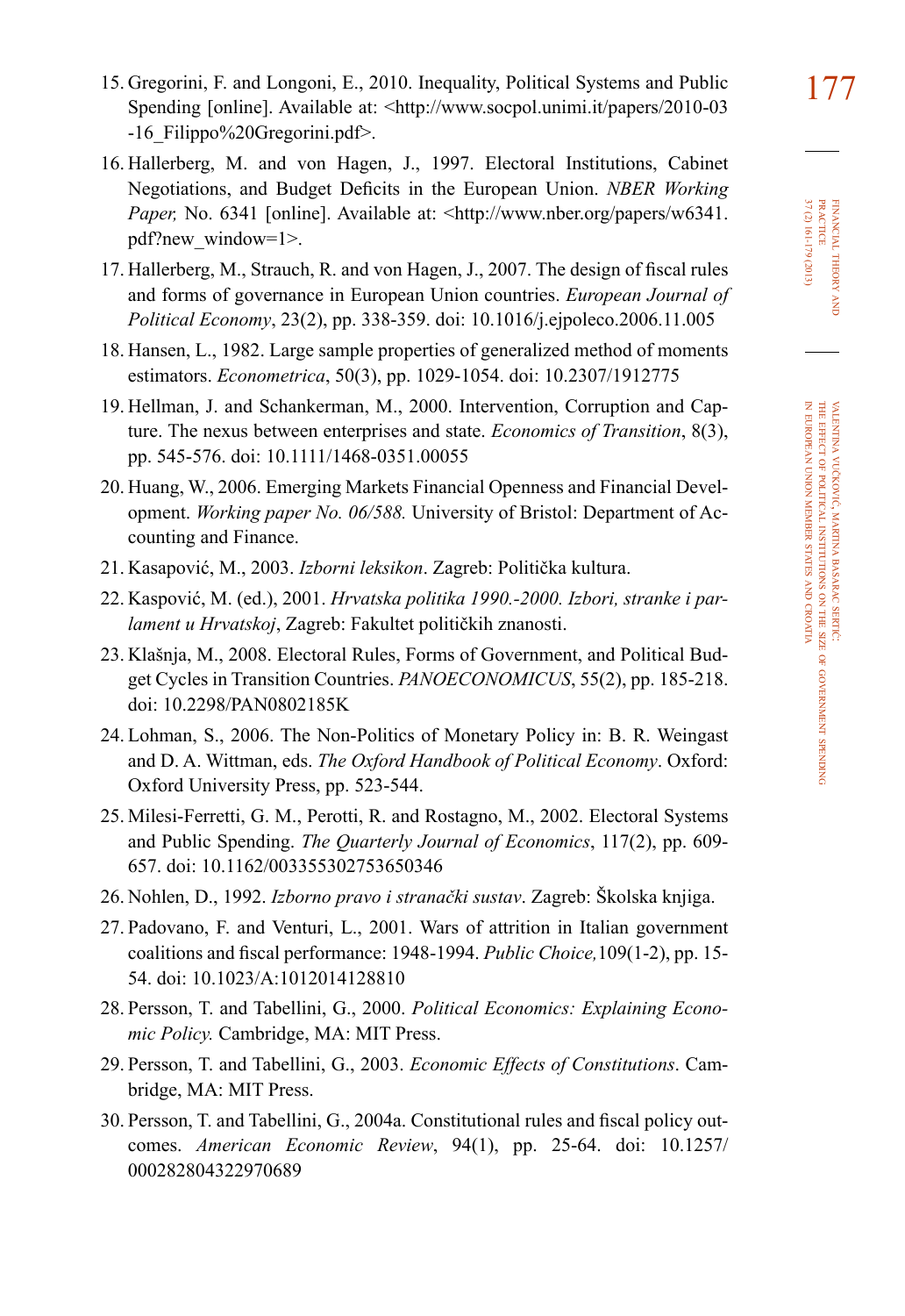- 178 31. Persson, T. and Tabellini, G., 2004b. Constitutions and Economic Policy. *Journal of Economic Perspectives*, 18(1), pp. 75-98. doi: [10.1257/](http://dx.doi.org/10.1257/089533004773563449) [089533004773563449](http://dx.doi.org/10.1257/089533004773563449)
	- 32. Persson, T. and Tabellini, G., 2006. Electoral Systems and Economic Policy in B. R. Weingast and D. A. Wittman, eds. *The Oxford Handbook of Political Economy*. Oxford: Oxford University Press, pp. 723-737.
	- 33. Persson, T., 2002. Do Political Institutions Shape economic Policy. *Econometrica*, 70(3), pp. 883-905. doi: [10.1111/1468-0262.00313](http://dx.doi.org/10.1111/1468-0262.00313)
	- 34. Persson, T., Roland, G. and Tabellini, G., 2003. *How do electoral rules shape party structures, government coalitions, and economic policies?* [online]. Available at: <http://bcep.haas.berkeley.edu/papers/prt4elrul.pdf>.
	- 35. Polity IV Project. *Political Regime Characteristics and Transitions 1800-2010* [online]. Available at: <http://www.systemicpeace.org/inscr/inscr.htm>.
	- 36. Poterba, J. M., 1994. State Responses to Fiscal Crises: The Effects of Budgetary Institutions and Politics. *Journal of Political Economy*, 102(4), pp. 799-821. doi: [10.1086/261955](http://dx.doi.org/10.1086/261955)
	- 37. Roberts Clark, W., Golder, M. and Nadenichek Golder, S., 2009. *Principles of Comparative Politics*. Washington: CQ Press.
	- 38. Roodman, D., 2006. How to Do xtabond2: An Introduction to "Difference" and "system" GMM in Stata. *Working Paper Number 103*, Center for Global Development.
	- 39. Roubini, N. and Sachs, J. D., 1989. Political and Economic Determinants of Budget Deficits in the Industrial Democracies. *European Economic Review*, 33(5), pp. 903-938. doi: [10.1016/0014-2921\(89\)90002-0](http://dx.doi.org/10.1016/0014-2921(89)90002-0)
	- 40. Rubil, I. and Švaljek, S., 2010. Medium-term Fiscal Prospects in Croatia: Some Back-of-the-envelope Calculations and a Case for Fiscal Rules. *Conference Fiscal Policy in the Crisis and Beyond. Short-term Impacts and Long-term Implications* [online]. Available at: <http://www.eizg.hr/hr-HR/ Medunarodna-konferencija-EIZ-a-602.aspx>.
	- 41. Škrabić, B., 2009. *Determinante razvoja financijskog sustava zemalja središnje i istočne Europe*. PhD. University of Zagreb.
	- 42. Snowdon, B. and Vane, H., 2005. *Modern Macroeconomics: Its Origins, Development and Current State*. Edward Elgar, Cheltenham, UK.
	- 43. Tabellini, G. and Alesina, A., 1990. Voting on the budget deficit. *American Economic Review*, 80(1), pp. 37-49 [online]. Available at: [<http://dash.har](http://dash.harvard.edu/bitstream/handle/1/4553030/alesina_votingbudget.pdf)[vard.edu/bitstream/handle/1/4553030/alesina\\_votingbudget.pdf?](http://dash.harvard.edu/bitstream/handle/1/4553030/alesina_votingbudget.pdf) [sequence=2>](http://dash.harvard.edu/bitstream/handle/1/4553030/alesina_votingbudget.pdf).
	- 44. Voigt, S., 2009. Positive Constitutional Economics II-A Survey of Recent Developments. *Joint Discussion Paper Series in Economics No. 36-2009* [online]. Available at: <http://www.uni-marburg.de/fb02/makro/forschung/ magkspapers/36-2009\_voigt.pdf>.

37 (2) 161-179 (2013) FINANCIAL THEORY<br>PRACTICE 37 (2) 161-179 (2013) PRACTICE financial theory and